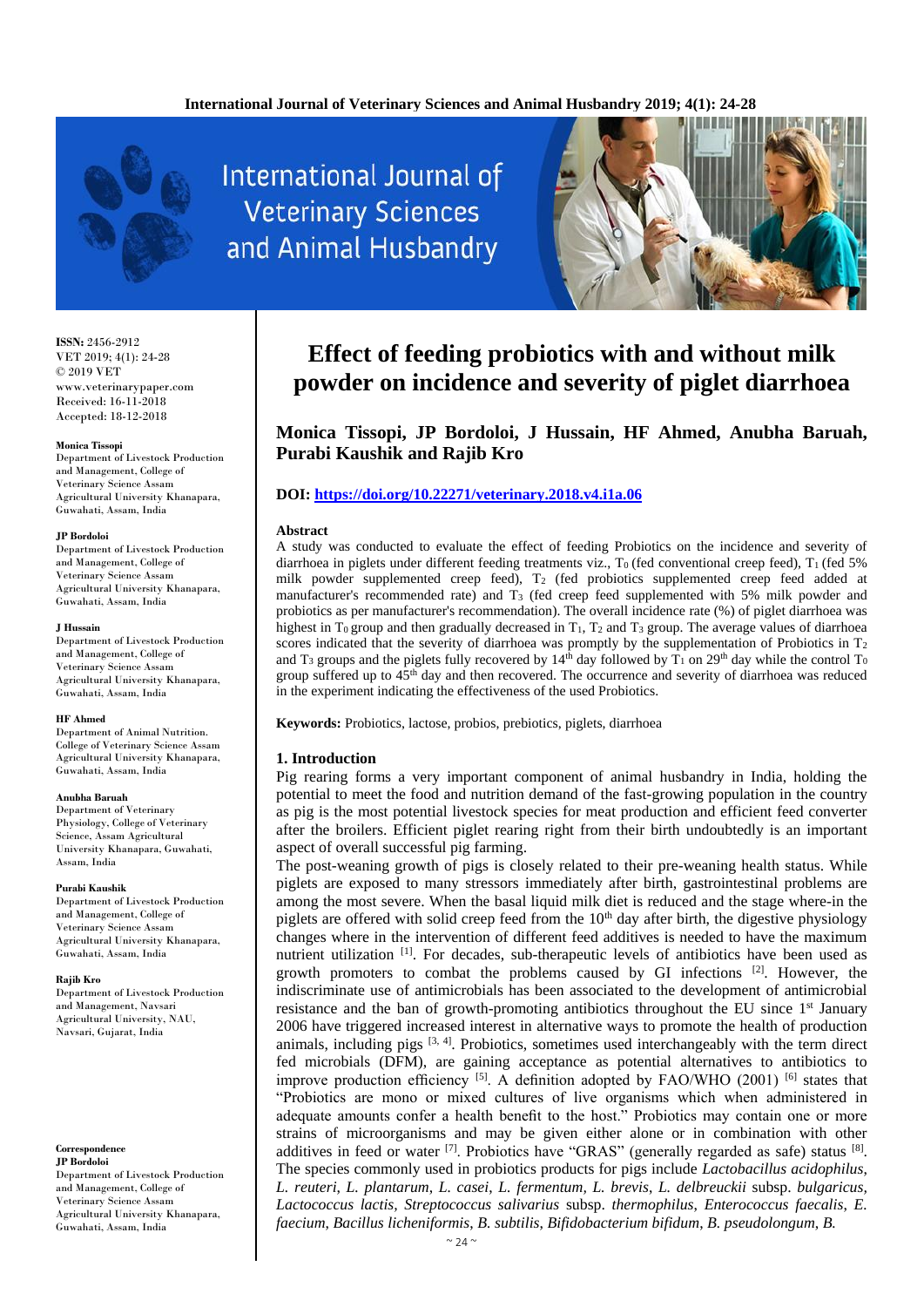International Journal of Veterinary Sciences and Animal Husbandry

*thermophilus*, *Clostridium butyricum*, and yeasts like Saccharomyces spp. <sup>[9]</sup>. Probiotics help establish a microenvironment in the gut that favours beneficial microorganisms and reduces the colonization of pathogenic bacteria by: (1) creating a hostile environment for harmful bacteria species (through production of lactic acid, SCFA, and reduction in pH); (2) competing for nutrients with undesired bacteria; (3) production and secretion of antibacterial substances (e.g. bacteriocins by *Lactobacillus, Bacillus* spp.); and (4) inhibition of bacterial adherence and translocation  $[10-$ 15] .

Probiotics are most effective in animals during microflora development or when microflora stability is impaired [16]. Therefore, it is suggested that the effects of probiotics appear to be more consistent and positive in piglets rather than in growing finishing pigs  $[17]$ . On farms with a high incidence of diarrhoeal disease, it may be appropriate to introduce a probiotics strain as early as possible to colonize the digestive tract with probiotic strains that inhibit pathogens, reduce piglet diarrhoea and reduce pre-weaning mortality [18]. In the suckling piglets, acid secretion is low and the principal source of acidity is bacterial fermentation of lactose from sows' milk to lactic acid. A number of possible solutions have been tested with varying degrees of success such as addition of lactose in dry feeds or, in water [19]. The milk sugar lactose has been proposed to have prebiotic properties in certain situations [20, 21], and many gastrointestinal *Lactobacillus* spp. and *Streptococcus* spp. are known to utilize lactose by readily converting it to lactic acid  $[22]$ . Prebiotics are non-digestive food / feed ingredients that beneficially affect the host by selectively stimulating the growth and/or activity of one or a limited number of bacterial species already resident in the digestive tract and thus attempt to improve host health [23, 24]. Nonfat dried skim milk (DSM) contains 50% lactose [25].

Pollmann *et al.* (1980)<sup>[26]</sup> suggested that pigs receiving lactose in combination with the *Lactobacillus* inoculums had the best average daily gain in comparison with other groups. Considering the above facts and views, the present research work of feeding probiotics with or without milk powder supplemented creep feed in pre-weaned piglets was undertaken to study its effect in diarrhoea incidence and severity.

# **2. Materials and methods**

The feeding trial of the piglets was carried out at the 30-sow Teaching Unit of the Department of Livestock Production and Management while laboratory analysis of feed and blood samples were done respectively in the Department of Animal Nutrition and Department of Animal Physiology as well as T.V.C.C., College of Veterinary Science, Assam Agricultural University, Khanapara, Guwahati, India. The animal experimental protocol was approved by the Institutional Animal Ethics Committee (IAEC) and carried out as per the guidelines of the Committee for the Purpose of Control and Supervision of Experiments in Animals (CPCSEA), Ministry of Environment, Forest and Climate Change, Government of India.

# **2.1 Selection of animal and treatment allocation**

Four Hampshire litters from sows of similar parity were selected for the study. Seven healthy piglets of uniform size and body weight from each litter were finally selected for feeding trial and recording of experimental data. The seven piglets of particular litter constituted one group and thus four treatment groups were formed. Each group of the experimental piglets was randomly assigned to one of the four treatments as in the following treatment schedule.

| Table 1: Group wise feeding treatment of piglets |  |  |  |  |  |
|--------------------------------------------------|--|--|--|--|--|
|--------------------------------------------------|--|--|--|--|--|

| Treatment group No. of piglet | Average initial body<br>weight $(kg)$ | <b>Experimental feed for the treatment groups</b>                                                                          |  |  |
|-------------------------------|---------------------------------------|----------------------------------------------------------------------------------------------------------------------------|--|--|
| $T_0$ (Control)               | 2.280                                 | Conventional farm feed                                                                                                     |  |  |
| $T_1$ (Treatment-1)           | 2.314                                 | Conventional farm feed $+5\%$ supplementation of milk powder (SAGAR BRAND)                                                 |  |  |
| $T_2$ (Treatment-2)           | 2.315                                 | Conventional farm feed+ probioticsa (PROBIOSR from VETS PLUS, Inc and<br>CHR. Hansen) as per manufacturer's recommendation |  |  |
| $T_3$ (Treatment-3)           | 2.300                                 | Conventional farm feed+ 5% milk powder% probiotics as per manufacturer's<br>recommendation                                 |  |  |

# **2.2 Housing**

The piglets together with their mothers were sheltered in conventional farrowing pens till weaning at 8 weeks of age. The floor of the pens was cement concrete and floor area was of 9 sq. meters with an equal floor area in the outdoor run.

# **2.3 Feeding and management**

All the experimental piglets were raised entirely on their dams' milk from birth to 7 days of age. From day-8 onward, the piglets of  $T_0$ ,  $T_1$ ,  $T_2$  and  $T_3$  groups were offered respective experimental feed twice daily as per the feeding schedule up to weaning at 56 days of age. The piglets were separated from

their sows daily in the morning and evening for a period of 1- 2 hours following suckling and offered feed in the outdoor run and fed to appetite. The piglets were provided clean wholesome water ad libitum round the clock. Other day to day routine managemental tasks like cleaning of pens, disinfection of floors, washing of feeding and water troughs etc. were strictly followed. The compositions of the ration, milk powder and probiotics used for the piglets are as shown below in the Tables 2. The proximate analysis of the feed samples was done as per methods described in AOAC (Association of Official Analytical Chemists, 1990)<sup>[27]</sup>.

**Table 2:** Composition of farm ration, milk powder (Sagar brand) and Probiotics (Probios).

| Farm ration $(\% )$ |       | Milk powder(Per 100gm)  |      | Probiotics(Viable lactic acid bacteria/ gm)                                   |                |  |  |  |
|---------------------|-------|-------------------------|------|-------------------------------------------------------------------------------|----------------|--|--|--|
| DM (basal feed)     | 95    | Energy(Kcal)            | 366  |                                                                               |                |  |  |  |
| DM(left over feed)  | 92    | Total $fat(gm)$         | 1.5  |                                                                               |                |  |  |  |
| СP                  | 22.1  | Total carbohydrate (gm) | 52   |                                                                               | 10 million CFU |  |  |  |
| EЕ                  | 5.06  | Protein(gm)             | 35   | Enterococcus faecium, Lactobacillus acidophilus,<br>L. casei and L. plantarum |                |  |  |  |
| CF                  | 4.75  | Sodium(mg)              | 549  |                                                                               |                |  |  |  |
| Total ash           | 7.75  |                         | 1200 |                                                                               |                |  |  |  |
| <b>NFE</b>          | 60.34 | Calcium(mg)             |      |                                                                               |                |  |  |  |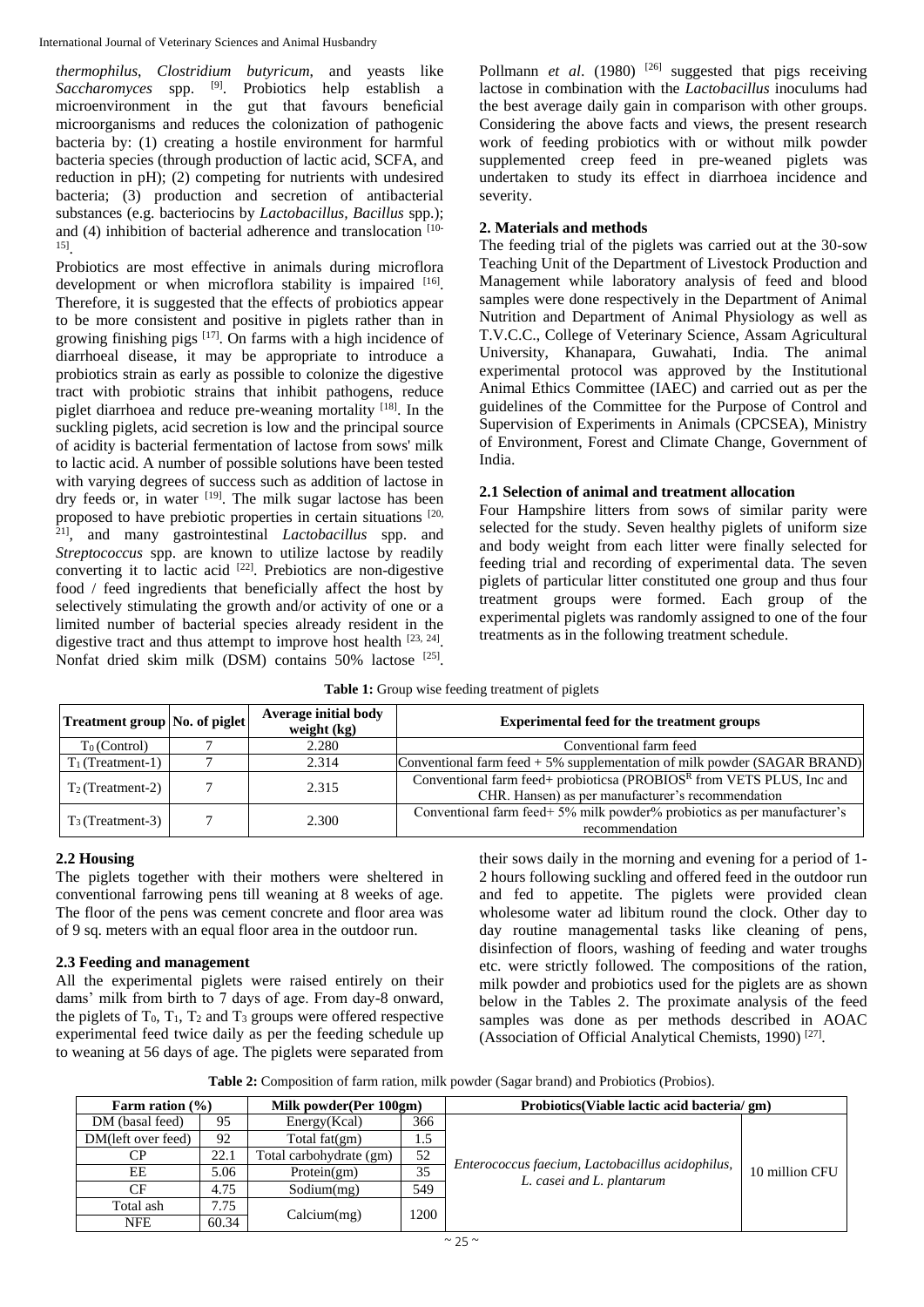### **2.4 Recording the incidence rate of diarrhoea.**

The weekly percent incidence rates of diarrhoea in each treatment group were calculated as:

$$
Incidence rate = \frac{Nos. of new cases}{Piglets-days at risk} \times 100
$$

Where, piglets – days at risk  $=$  [(nos. of piglets at risk at the beginning of the time interval+ nos. of piglets at risk at the end of the time interval)/2]  $\times$  (nos. of time unit in the time intervals).

### **2.5 Recording the severity of diarrhoea by scoring.**

The number of piglets affected by diarrhoea in each group was recorded daily. Diarrhoea was assessed visually and scores were given from 0-3 based on the consistency of the faeces, according to the score: 0-pellet faeces; 1-semi pellet faeces; 2- soft faeces; and 3-watery faeces. This observation was followed using the method described by Loh *et al.* (2002) [28] and Dowarah *et al.* (2016)<sup>[29]</sup>.

### **3. Results and Discussion**

The data for diarrhoea incidence rate (%) and diarrhoea score were depicted in Table 3 and 4 and further illustrated in Fig 1. and 2.

The average values of incidence rate (%) were 4.49, 3.87, 2.97 and 1.17 percent in  $T_0$ ,  $T_1$ ,  $T_2$  and  $T_3$  group respectively. The highest incidence rate in different treatment groups were as 12.24 % at 6<sup>th</sup> week in T<sub>0</sub>, 9.52% at 2<sup>nd</sup> week in T<sub>1</sub>, 14.00% at  $2<sup>nd</sup>$  week in T<sub>2</sub> and 3.57% at  $3<sup>rd</sup>$  week in T<sub>3</sub> groups. Likewise, the lowest percentage of 0.00% which indicated nil or no diarrhoea in a particular group was found at 5th week in  $T_3$ ,  $6^{th}$  week in  $T_2$  and  $8^{th}$  week both in  $T_0$  and  $T_1$  groups.

The average values of diarrhoea incidence (%) indicated that the incidence rate was lowest in probiotics cum milk powder supplemented group  $(T_3)$  followed by probiotics  $(T_2)$ , milk powder  $(T_1)$  and control  $(T_0)$  without any supplement. The findings indicated the beneficial effect of probiotics which helped to stabilize the helpful intestinal microbiota, shedding of *E. coli* organisms in faeces resulting in efficient digestion and utilization of feed nutrients. Addition of milk powder containing lactose might further helped the existing

*Lactobacillus* population or *Lactobacillus* contained in the probiotics to multiply and work in a better way (Wells *et al*., 2004)<sup>[30]</sup>. Higher incidence of diarrhoea rate in the beginning of the experiment in the treatment groups might be due to adaptive change to the supplements for a few days. However, it is found that probiotics helped to subside diarrhoea in the  $T_3$ and  $T_2$  groups early(5<sup>th</sup> and 6<sup>th</sup> week respectively) which lasted up to  $8<sup>th</sup>$  week in T<sub>1</sub> and T<sub>0</sub> groups receiving no probiotics.

The data of table 4 depicted that diarrhoeal scores were 0.29 $\pm$ 0.29, 0.29 $\pm$ 0.29, 2.29 $\pm$ 0.18 and 0.86 $\pm$ 0.40 at day-0 and 1.00±0.00,0.24+0.24, 1.22±0.46 and 0.86±0.34 at day-3 in  $T_0, T_1, T_2$  and  $T_3$  respectively. The highest score were as  $1.71 \pm 1.7$ 0.42 at 7<sup>th</sup> day in T<sub>0</sub>, 2.14±0.04 at 7<sup>th</sup> day in T<sub>1</sub>, 1.22±0.46 at  $3<sup>rd</sup>$  day in T<sub>2</sub> and 1.14±0.26 at 7<sup>th</sup> day in T<sub>3</sub> groups. On the other hand, 0.00±0.00 score indicating nil or no diarrhoea were found at  $14<sup>th</sup>$  day both in T<sub>2</sub> and T<sub>3</sub> groups, at 29<sup>th</sup> day in  $T_1$  group and 45<sup>th</sup> day in  $T_0$  group. Analysis of variance of the data (Table 5) revealed significant effect of treatment on diarrhoeal score at  $7<sup>th</sup>$  and  $29<sup>th</sup>$  day. The findings were further illustrated in fig 1. And 2.

From the findings it was evident that probiotics promptly dropped diarrhoea scores in the high incidence  $T_2$  group (from 2.29 $\pm$ 0.18 in day-0 to 1.22 $\pm$ 0.46 in day 3), followed by T<sub>1</sub> and T<sup>3</sup> groups. Probiotics helped to arrest diarrhoea as early as  $14<sup>th</sup>$  day in T<sub>2</sub> and T<sub>3</sub>, followed by milk powder at 29<sup>th</sup> day in  $T_1$  while control group piglets suffered from diarrhoea upto 45 days. This might be due anti-diarrhoeal property of probiotics by stabilizing intestinal micro biota, competitive expulsion of diarrhoea causing bacteria like *E. coli* etc. The lactose of milk powder might have helped the existing helpful bacterial micro flora by acting as a substrate resulting in slight arrest of diarrhoea in the respective groups. The present findings are in agreement with the findings of Wells *et al*.  $(2004)$ <sup>[30]</sup>, Venkatachalapathy *et al.*  $(2013)$ <sup>[31]</sup> and Dowarah *et al*. (2016) [29] who found beneficial effect of different probiotics preparations in controlling diarrhoea in piglets. However, Lahteinen *et al*. (2015) [32] observed mild diarrhoea in the adaptation period in some piglets in his feeding trial of multispecies *Lactobacillus* in piglets. Pustal *et al*. (2015) [33] from his work reported no significant difference (*P>*0.05) in diarrhoea occurrence in milk supplemented piglets from the control.

**Table 3:** Incidence rate of diarrhoea in the piglets

|        | Incidence rate $(\% )$ |            |                      |                      |                      |                      |                      |         |
|--------|------------------------|------------|----------------------|----------------------|----------------------|----------------------|----------------------|---------|
| Groups | $2nd$ week             | $3rd$ week | 4 <sup>th</sup> week | 5 <sup>th</sup> week | 6 <sup>th</sup> week | 7 <sup>th</sup> week | 8 <sup>th</sup> week | Average |
| $T_0$  | 2.60                   | 3.57       | 2.04                 | 7.79                 | 12.24                | 3.17                 | 0.00                 | 4.49    |
|        | 9.52                   | 4.76       | 2.38                 | 2.85                 | 4.76                 | 2.86                 | 0.00                 | 3.87    |
| $T_2$  | 14.00                  | 2.60       | 2.04                 | 2.20                 | 0.00                 | 0.00                 | 0.00                 | 2.97    |
| $T_3$  | 2.60                   | 3.57       | 2.04                 | 0.00                 | 0.00                 | 0.00                 | 0.00                 | 1.17    |

**Table 4:** Average diarrhoea scores of piglets of different treatment group

| Period (day) | $T_0$                                   | Tı                       | $\mathbf{T}_2$                 | $\mathbf{T}_3$           | P value |  |
|--------------|-----------------------------------------|--------------------------|--------------------------------|--------------------------|---------|--|
| $\theta$     | $0.29^{\text{ a}}$ ±0.29                | $0.29^{\text{ a}}$ ±0.29 | $2.29^{\mathrm{b}}$ $\pm 0.18$ | $0.86^{\text{ a}}$ ±0.40 | < 0.001 |  |
|              | $1.00 \pm 0.00$                         | $0.24 + 0.24$            | $1.22 + 0.46$                  | $0.86 \pm 0.34$          | 0.272   |  |
|              | $1.71^{\mathrm{b}} + 0.42^{\mathrm{c}}$ | $2.14^{b} + 0.40$        | $0.57^{\text{ a}}$ ±0.29       | 1.14 ab $\pm 0.26$       | 0.024   |  |
| 14           | $0.00 \pm 0.00$                         | $0.57 \pm 0.37$          | $0.00 \pm 0.00$                | $0.00 \pm 0.00$          | 0.043   |  |
| 21           | $0.00+0.00$                             | $0.24 \pm 0.18$          | $0.00 \pm 0.00$                | $0.00 \pm 0.00$          | 0.093   |  |
| 29           | $1.43^{\mathrm{b}}$ $\pm 0.37$          | $0.00^{\text{ a}}$ ±0.00 | $0.00^{\text{ a}}$ ±0.00       | $0.00^{\text{ a}}$ ±0.00 | < 0.001 |  |
| 37           | $0.43 \pm 0.20$                         | $0.00 \pm 0.00$          | $0.00 \pm 0.00$                | $0.00 \pm 0.00$          | 0.157   |  |
| 45           | $0.00 \pm 0.00$                         | $0.00 \pm 0.00$          | $0.00 \pm 0.00$                | $0.00 \pm 0.00$          |         |  |

 $(P<0.05)$ 

Treatment means having atleast one common superscript in a row do not differ significantly.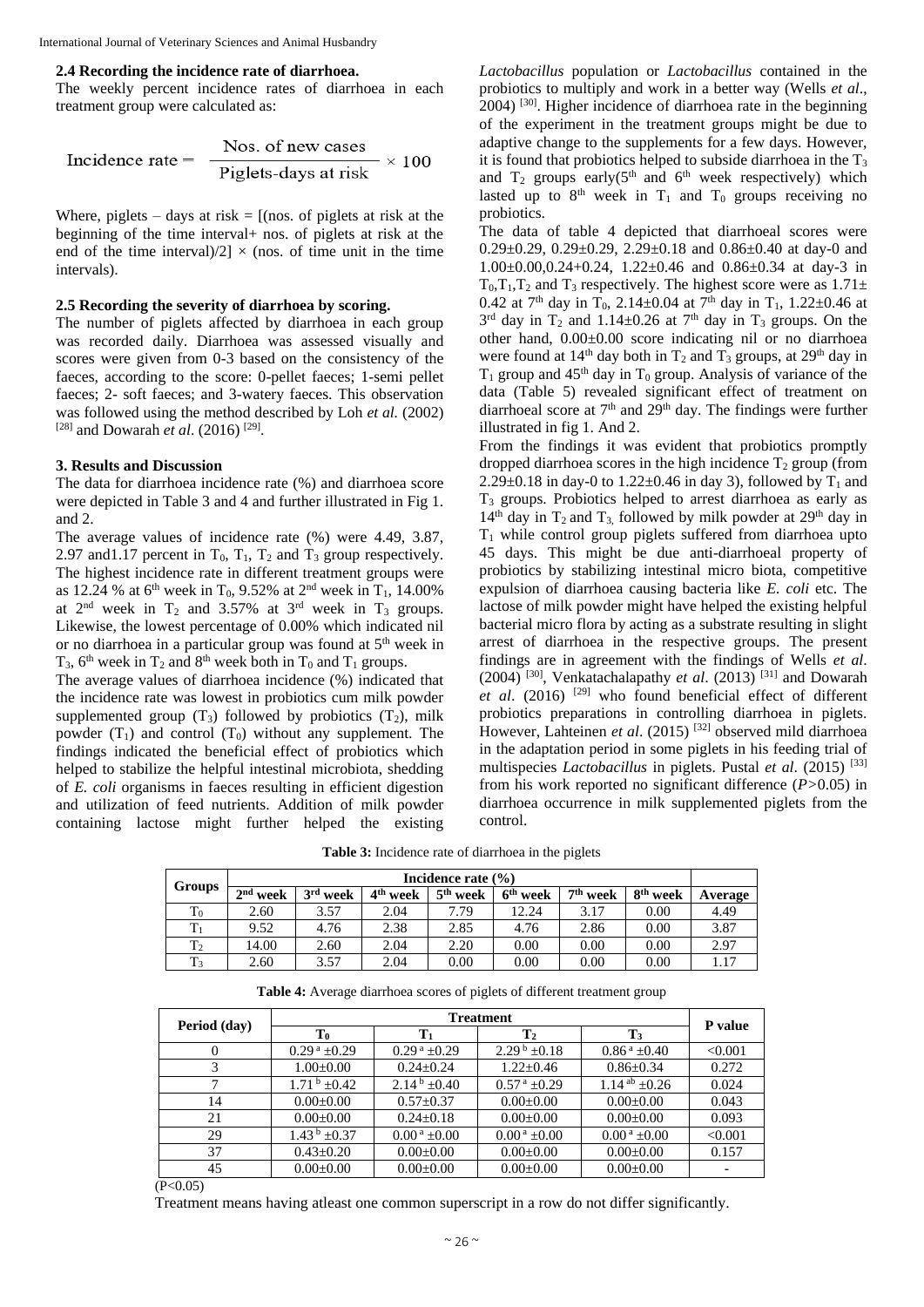### International Journal of Veterinary Sciences and Animal Husbandry

| Period (day) | Source of variation   | <b>SS</b>            | d.f.          | <b>MS</b> | F Value | P Value |
|--------------|-----------------------|----------------------|---------------|-----------|---------|---------|
| $0-d$        | <b>Between Groups</b> | 18.714               | 3             | 6.238     | 9.887   | 0.000   |
|              | Within Groups         | 15.143               | 24            | 0.631     |         |         |
| $3-d$        | <b>Between Groups</b> | 2.964                | 3             | 0.988     | 1.383   | 0.272   |
|              | Within Groups         | 17.143               | 24            | 0.714     |         |         |
|              | <b>Between Groups</b> | 9.821                | 3             | 3.274     | 3.767   | 0.024   |
| $7-d$        | Within Groups         | 20.857               | 24            | 0.869     |         |         |
| $14-d$       | <b>Between Groups</b> | 1.714                | 3             | 0.571     | 2.400   | 0.093   |
|              | Within Groups         | 5.714                | 24            | 0.238     |         |         |
| $21-d$       | <b>Between Groups</b> | 0.429                | 3             | 0.143     | 2.400   | 0.093   |
|              | Within Groups         | 1.429                | 24            | 0.060     |         |         |
| $29-d$       | <b>Between Groups</b> | 10.714               | $\mathcal{F}$ | 3.571     | 15.000  | 0.000   |
|              | Within Groups         | 5.714                | 24            | 0.238     |         |         |
| $37-d$       | <b>Between Groups</b> | 1.286                | 3             | 0.429     | 1.895   | 0.157   |
|              | Within Groups         | 24<br>0.226<br>5.429 |               |           |         |         |
| $45-d$       | <b>Between Groups</b> | 0.000                | 3             | 0.000     |         |         |
|              | Within Groups         | 0.000                | 24            | 0.000     |         |         |

**Table 5:** Analysis of variance of diarrhea scores of piglets of different treatment groups



**Fig 1:** Incidence rate of diarrhoea (%) of piglets of different treatment groups



**Fig 2:** Diarrhoea score of piglets of different treatment groups

### **4. Conclusion**

The Probiotics used in the study has shown its effect in suppressing the occurrence of diarrhoea and the effect was

enhanced when combined with milk powder. Also the diarrhoea score showed that the severity was also reduced in piglets' groups' supplemented probiotics both with and